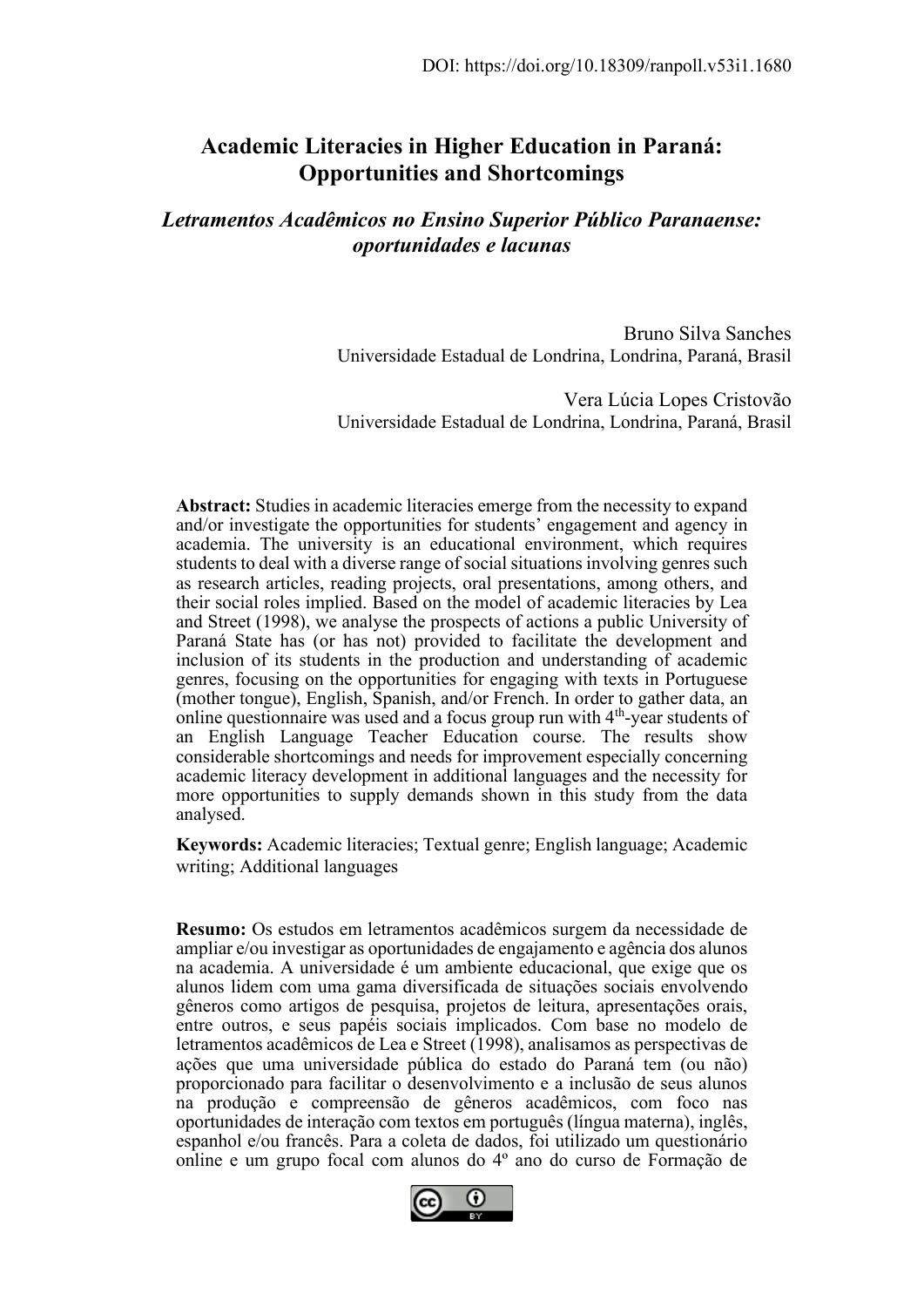Professores de Língua Inglesa. Os resultados mostram deficiências consideráveis e necessidades de melhoria, principalmente no que diz respeito ao desenvolvimento do letramento acadêmico em idiomas adicionais e a necessidade de mais oportunidades para suprir as demandas apresentadas neste estudo a partir dos dados analisados.

**Palavras-chave:** Letramentos Acadêmicos; Gênero textual; Língua Inglesa; Escrita acadêmica; Línguas Adicionais

#### **1 Introduction**

The university sphere is a space for contributions to our society as a whole. In this sphere, much is produced and used such as the innumerous research groups and fields of study counting with the collaboration of the entire academic staff. The productions stemming from these groups, however, do not come from simple tasks; students must be aware of the ways knowledge is conveyed in this space of human interaction and what power relationships underlie the life on campus. A newcomer to this context will most likely be expected to have mastered the basic genres (such as summary, essays and so forth) during their basic schooling, however, the school genres and academic genres differ in their textual features, and production aims. Higher education students are also asked to write in their mother tongues and in additional languages (or foreign languages) which implies to further the obstacles for the production of academic genres as means of fostering their academic literacies (henceforth AL).

This study is set out to investigate the opportunities and shortcomings at a traditional state university in Paraná, Brazil (henceforth  $RHEI<sup>1</sup>$ ) concerning AL which to date, has received scant attention in the research literature. By means of quantitative and qualitative analysis using an online questionnaire via Google forms, we seek to understand if students (of a varied range of disciplinary cultures on campus) have opportunities to engage in practices of AL. In addition, we seek to infer a broader understanding of the existing opportunities by analysing the discourse of senior 4th year undergraduate students from the English language teacher education course<sup>2</sup>. Through a

<sup>1</sup> From Portuguese – Instituição de Ensino Superior Pesquisada (IESP) into English – Researched Higher Education Institution.

<sup>2</sup> The undergraduate course has its original name "Letras Inglês e suas respectivas literaturas" (English Letters and its respective literatures). It is a four-year course which aims at educating pre-service English teachers: A Major in the English Language and Literatures.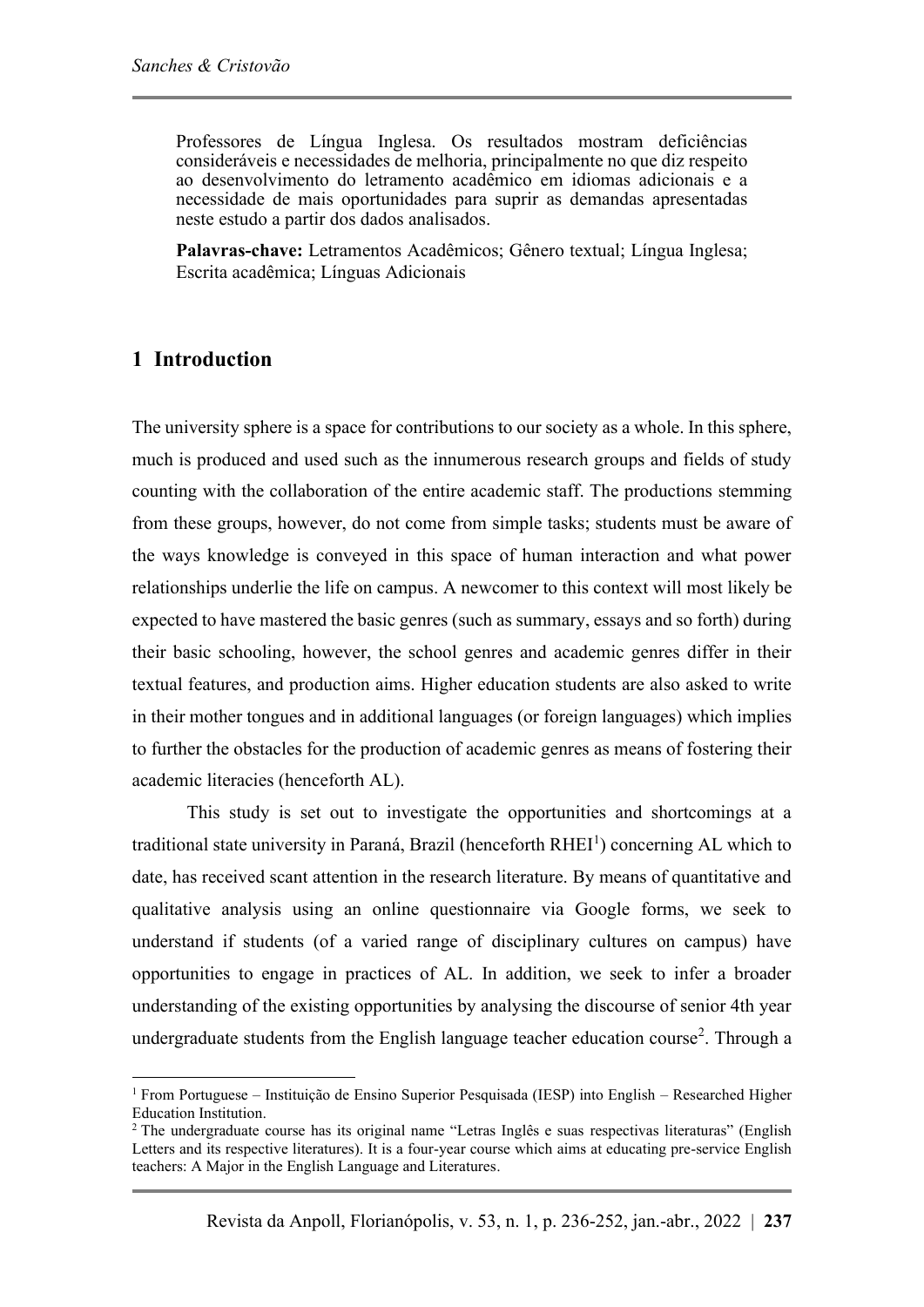focus group, we sought to assess the extent of the practices they have been involved in during the 4 years of undergraduate studies and whether it was sufficient to prepare them for producing, understanding and engaging with academic genres and within academia as a whole.

This paper has been organised firstly with an introduction, where we develop the topic in context, state the aim and scope of the research, provide an overview of the key theory behind our study and briefly outline the purpose of this article. Second, the literature review, where we present relevant literature research and what is already known in the field. Thirdly, the methods of analysis, where we describe the kind of data used, what was done to collect information and limitations we came across while collecting data. Later we present our findings and discussion, bringing the results of the data collected and assess their implications dialoguing with prior research. Finally, the conclusion, where we summarise our study, final thoughts and set ground for further research in the field.

## **2 Academic literacies**

In this part, we present prior investigation, findings and key terms we used and the reflections regarding our own study based on their perspectives. A seminal study by Lea and Street (1984) proposes two types of AL: the autonomous and the ideological. The former deals with the belief that learning how to write and read is enough to enable students to gain a set of skills, which would be the easy transit, and resolution of all problems faced by a literate society. The latter sees literacy or literacies as something intricate, which takes into account the many socio-cultural aspects and ideologies implied in any literacy<sup>3</sup> events. The authors also point out that there are three models of writing skills in academia (LEA, STREET, 1998) remarking that they do not cancel one another but rather are a complement to each other. The first is the "study skills approach" which focuses on the linguistic aspects or "formats" in terms of structure for academic genres and in this model, knowing those structures is enough to produce many genres of different types. The second model named "academic socialisation skills" focuses on the exposure

<sup>&</sup>lt;sup>3</sup> Here literacy being used as a means to educate people not only in terms of reading and writing but by making them able to perceive the world through critical lenses.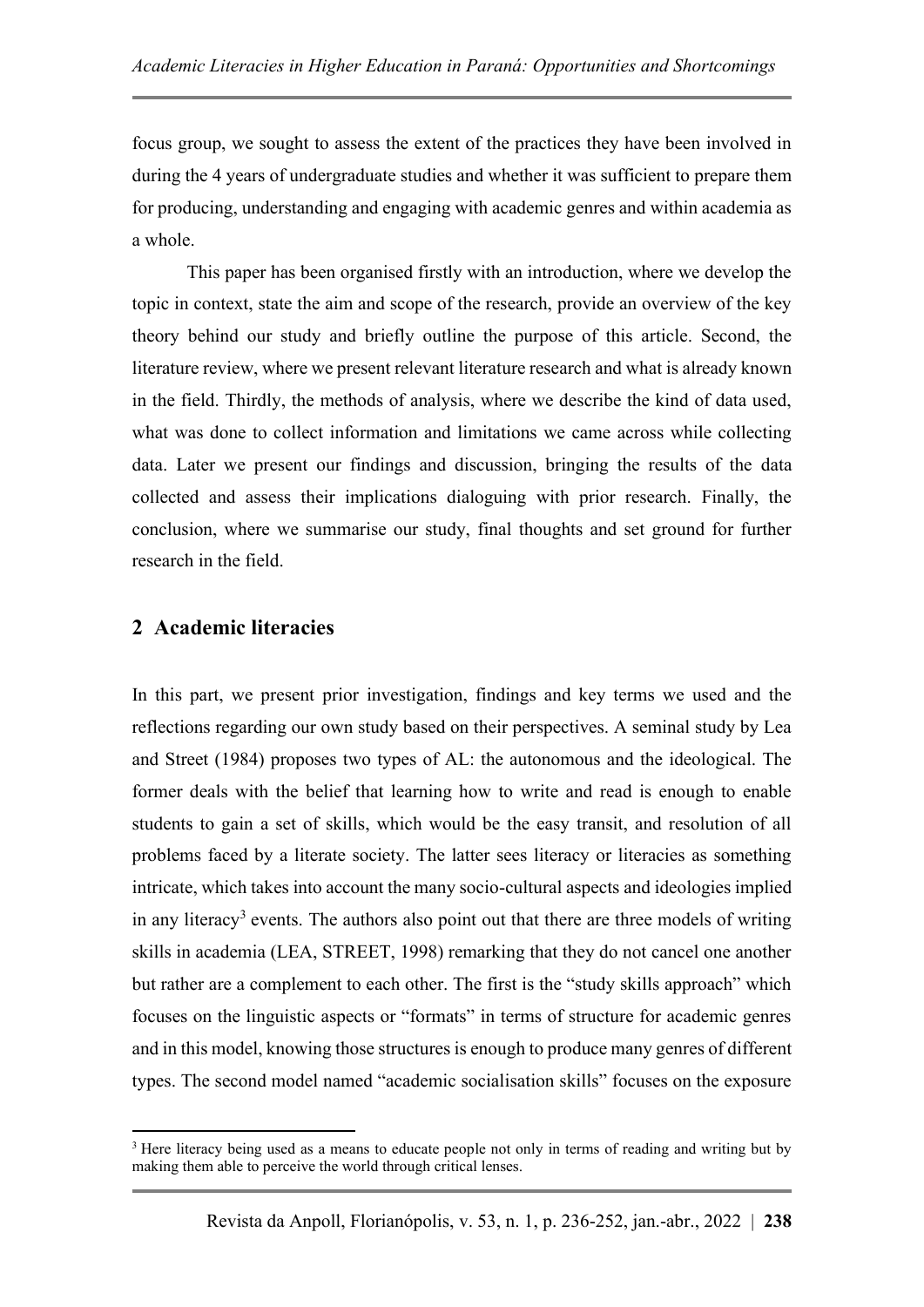of the student to the academic sphere in all its aspects; however, it addresses this scope as homogeneous disregarding the power structures in any social context. It also understands genres as transparent means of reproduction and fails to address socioideological perspectives in the written text that will be dealt with in the theory of academic literacy. The third model is denominated "academic literacies" which seeks to foster the use of genres as a socio-discursive vehicle for the spreading of academic-genre skills and social practice, leading to personal and possible social transformations. The latter is the most congruent model with the views and perspectives of the New Literacy study group embodying literacies as social practices rather than a set of skills that must be learnt or schematised.

Our search for other research works was based on nine journals<sup>4</sup> that published special numbers on academic writing or academic literacies and the keywords for our search were: *students* and *academic genres*. Among the journals and based on the key words 8 texts were selected (ALMEIDA, FIGUEREDO, 2013; FERREIRA, LOUSADA, 2016; BELOTI, MENEGASSI, 2017; OLIVEIRA, ARAÚJO, 2017; FERREIRA, ARAÚJO, 2017; FARAH, SILVA, 2017; BESSA, 2017; FIRPO, DORNELLES, 2019;). From these authors, Beloti and Menegassi (2017) had a different research niche to our own. Oliveira and Araújo (2017) had a similar scope but they did not use the same theoretical framework and so this study was not included as part of our set of data. Ferreira and Lousada (2016) presented coherent and essential scope to assist our own research. Ferreira and Araújo (2017) did not focus on AL and then diverged in tangent to our own ideas; Farah and Silva (2017) did not focus on AL either but rather in the students' representation in written texts. Firpo and Dornelles (2019) had significant objectives about our own aims and so provided insights into data and contextual issues. Almeida and Figueredo (2013) approached similar scope but we decided to look into Cristovão and Vignoli's (2020) research which was fundamental to lead the way and uphold our claims in both theoretical and contextual dimensions. Lastly, Bessa (2017) did not approach the same scopes and aims so it was also left out of this research.

Firpo and Donelles (2019) study traces the development and agency of first year students' AL by fostering their engagement in practices that involved academic genres

<sup>4</sup> Ilha do Desterro (2016); Raído (2017); Revista do GEL(2017); Revista da ANPOLL (2019); Scripta (2019); Letras (UFSM) (2020); Revista da ABRALIN (2021), DELTA (2021); SIGNUM (2021).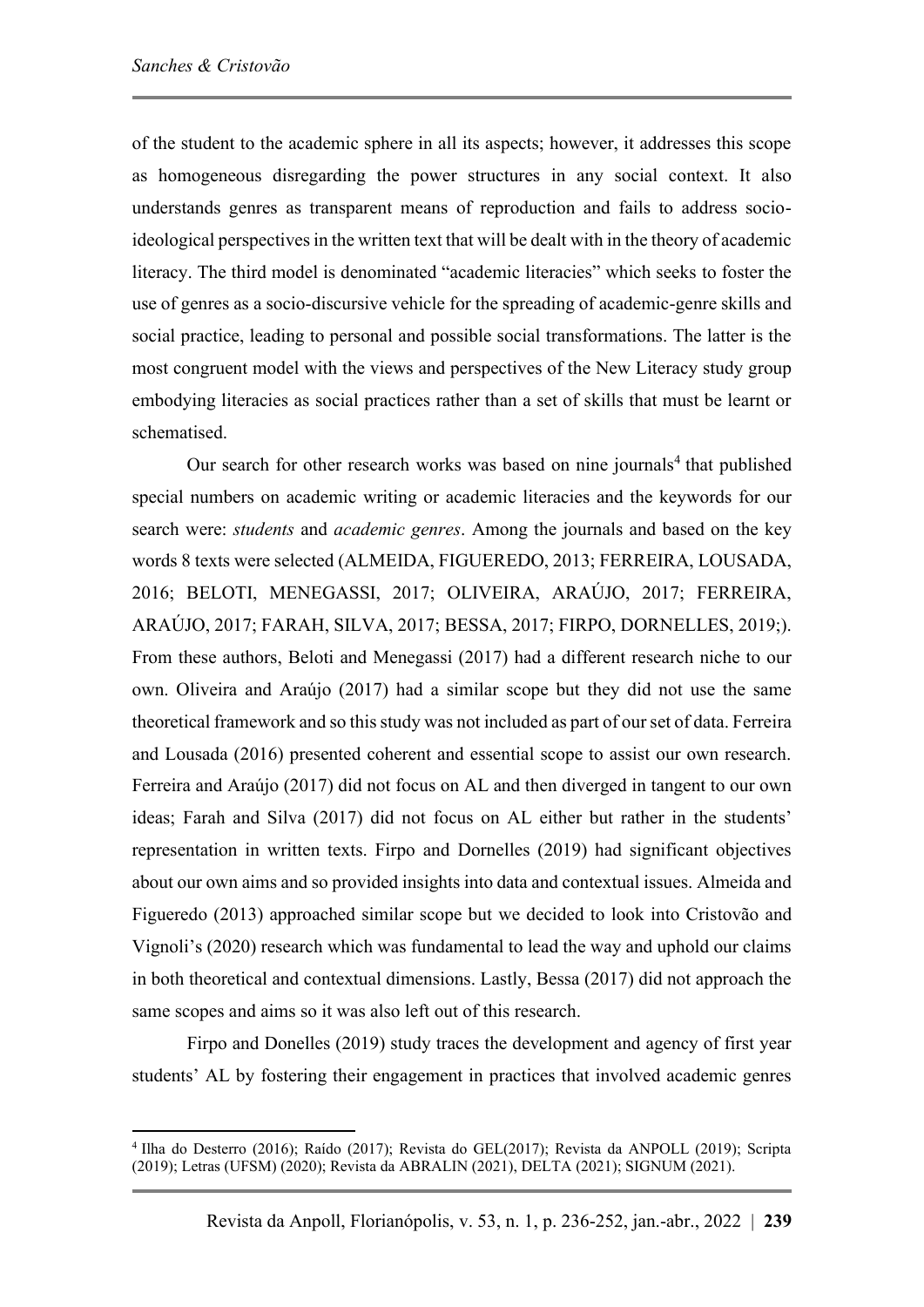based on the perspectives of Lea and Street (1998) and the New literacy study group (LEA, STREET, 1998; LEA, STREET, 2006; FIAD, 2011, 2013; JUCHUM, 2016, ZAVALA, 2021). Firpo and Donelles focused on building an online community of mutual support with other students on campus. The productions were themed on undergraduate students' first experiences and their expectations, impressions and difficulties being new members of the academic community. The findings show the relevance of insertions in the academic world with newcomers, most productions analysed expressed the students' agency in taking their new identities as university students.

Ferreira and Lousada (2016) also investigate students' AL using a model of laboratory<sup>5</sup>/study centre, in this case a space for students to practise and be involved in AL development. This laboratory/study centre is institutional at the University of São Paulo (USP) and relies on the help of monitors and professors' training and assistance. Their article reports how the project was developed and how it has been aiding students to develop their literacy skills in a collaborative learning process. The authors claim that while universities are gaining more and more space in international fields, the level of AL in additional languages such as English, French, Spanish and others have been left to chance. Student's proficiency levels in additional languages is generally low and the possibilities of insertion in additional language AL activities is unfeasible. During our study we also seek to understand if the same applies to our context in relation to the development of AL not only using the Portuguese language but also in other additional languages.

A recent study provides insights into the scope of our research. Cristovão and Vignoli (2020) present a mapping of the practices and requirements regarding AL in three state universities in Paraná (UEL, UNESPAR $<sup>6</sup>$  and UTFPR<sup>7</sup>). In their study, they carried</sup> out three phases. The first was a mapping out of the existing practices in these higher education institutions (HEI) carried out via questionnaires and curricula analysis from the courses on the campuses. The second phase comprised an action plan to integrate a laboratory (a study centre) concerned with the development of AL (named  $LILA<sup>8</sup>$ ); the

<sup>&</sup>lt;sup>5</sup> The original term employed in Portuguese is "laboratório" which is a centre for assisting students while they develop new skills (skills related to AL, in this scope).

<sup>6</sup> UNESPAR (Universidade Estadual do Paraná - State University of Paraná).

<sup>7</sup> UTFPR (Universidade Tecnológica Federal do Paraná - Federal Technological University of Paraná).

<sup>8</sup> LILA (Laboratório Integrado de Letramentos Acadêmico-Científico - Integrated Laboratory of Scientific-Academic Literacies). One can read more about it a[t https://periodicos.ufsm.br/letras/article/view/53338](https://periodicos.ufsm.br/letras/article/view/53338)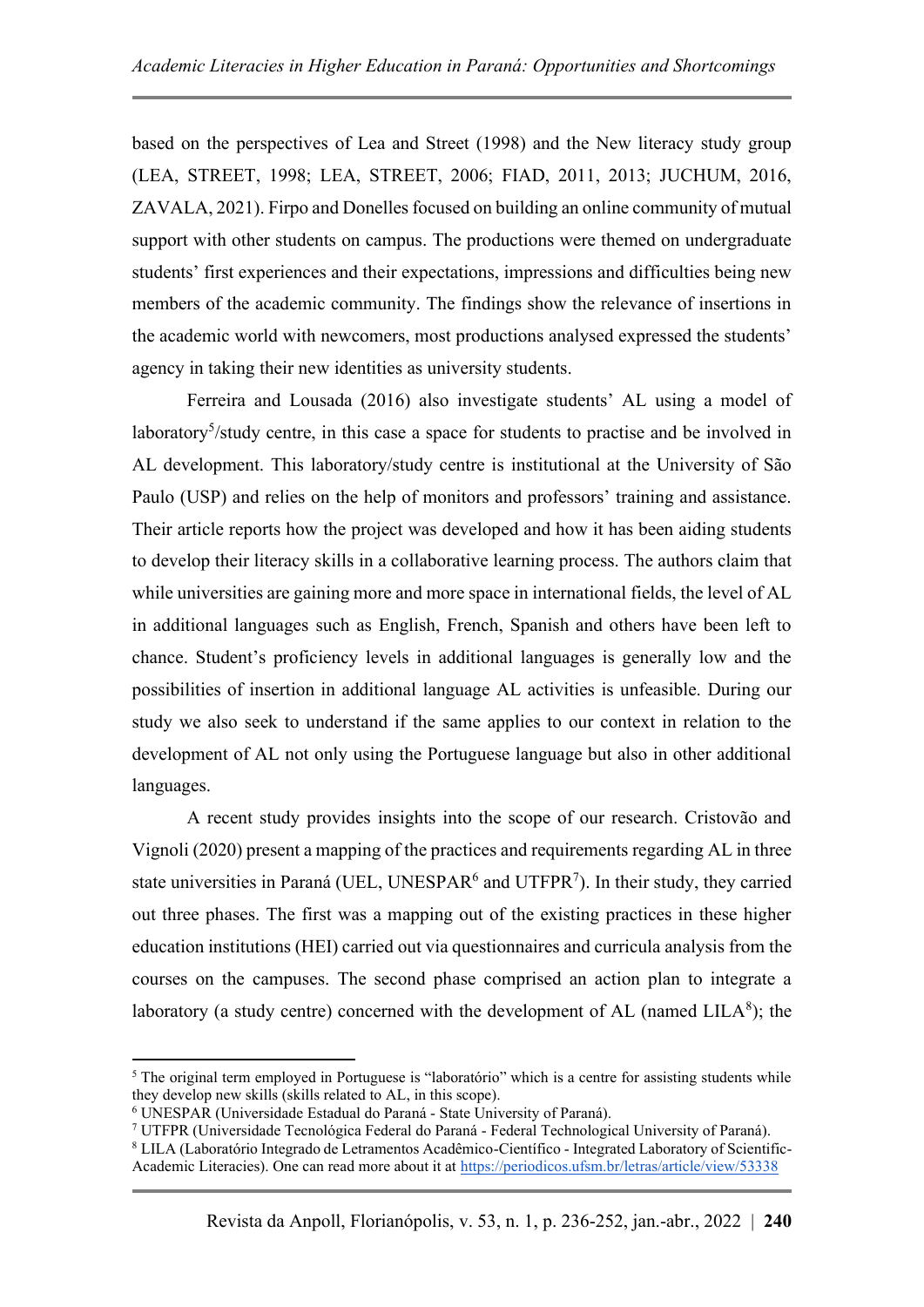third and final phase of their study was the implementation of LILA and its effectiveness in the HEI presented in the mapping. This study provides space for discussion with our own analysis. Their study also draw data from the investigation of demands for AL development in Brazil and more specifically in Paraná. Once ready to run, this laboratory/study centre (LILA) will enable students from all fields and levels to develop and improve their AL in their mother tongue as well as in other languages.

#### **3 Method**

In this section, we present the methodological procedures taken while conducting this research. In regard to the data generated which oriented the results for this piece of research, a questionnaire<sup>9</sup> was designed via Google forms consisting of 13 questions (multiple choice and open-ended questions) directed to the students of the State/Public Universities, the context in which our RHEI belongs. From the questionnaire, 4 questions addressed students' basic information such as name, university, course, and term. 9 questions addressed specific information regarding their linguistic improvement (in Portuguese and in an additional language), the courses/subjects concerning academic genres, what genres students feel confident about as far as writing is concerned (i.e. summaries, essays, posters, seminars and so on) both in Portuguese and in an additional language. An open-ended one followed all questions so that students could comment their answers, and lastly students answered the term of authorization for taking part in the research. This form was sent to the RHEI's pro-rectory of graduate studies (PROGRAD) and went through minor adjustments in terms of structure. The aim of this form was to collect information on students' AL opportunities at the RHEI. This questionnaire was sent to every college coordinators via email to all the 53 courses on campus (undergraduate, graduate courses, and bachelor's levels), regarding the production of academic genres in their mother tongue (Portuguese) and in additional languages  $10$ (English, Spanish, and French). After sending the emails we noticed that the number of responses was low (5 to 7 responses) which concerned us. A new attempt was made by

<sup>9</sup> This study is part of a bigger Project, Ações de Didatização de Gêneros em prol de Letramentos Acadêmicos, approved by Plataforma Brasil, CAAE: 09695319.4.1001.5231, n. 3.270.217. <sup>10</sup> Preferred term by the authors (instead of foreign languages).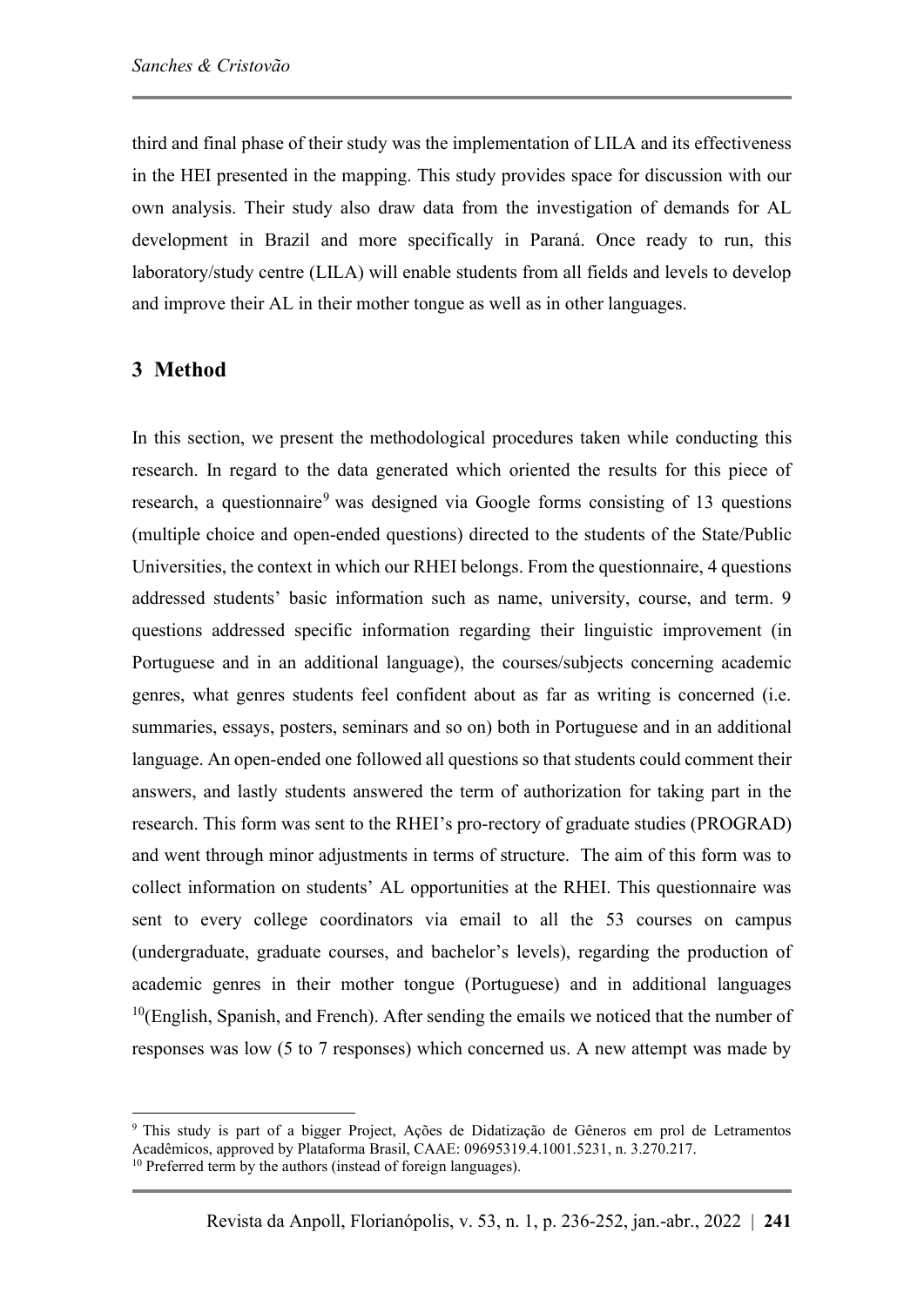going back to the centres and asking senior students' timetable for classes so that we could go talk to them personally and ask them for their collaboration.

Some members of the undergraduate course replied to our email and forwarded our proposal by sending the link of the questionnaire to their students. After the new responses were registered (21 in total), new attempts could not be made largely because of the university lockdown due to the COVID-19 pandemic. The 21 responses to the questionnaire were transferred into a spreadsheet and then converted into graphics as you will be able to check in the findings and discussions section. As soon as remote lessons were established at the RHEI we invited 4th/senior undergraduate students from the English language teaching group to a focus group<sup>11</sup> in order to answer one of the research questions by analysing their understanding of AL and the opportunities they had had during the 4 years of their undergraduate course. Ten questions were addressed to the students, nine questions were related to the production of their paper and also to aspects involving academic writing<sup>12</sup> (such as production, publication, submission and so on).

The focus group was recorded with prior permission of the participants<sup>13</sup> and the views each student constructed during the discussion was analysed. Along with the analysis, the recording of the meeting was rewatched/reanalysed and the points that were relevant to understand the opportunities and shortcomings present in the course English language Teacher Education. The key issues are detailed in the section of findings and discussions through a global textual plan to comment on the students' answers directly related to what they have said regarding AL through the lenses of our theoretical reference.

<sup>&</sup>lt;sup>11</sup> A focus group consists of a discussion with questions that will guide it. According to Nyumba et al "[a] Focus group discussion is frequently used as a qualitative approach to gain an in-depth understanding of social issues. The method aims to obtain data from a purposely selected group of individuals rather than from a statistically representative sample of a broader population."

<sup>&</sup>lt;sup>12</sup> Students in the course of English language teaching at RHEI (Syllabus 2014-2018) have in their 4th years the subject "Academic writing" which aims at teaching students to write their final paper and some types of academic genres.

<sup>&</sup>lt;sup>13</sup> The participants allowed the use of the focus group's recording to contribute to this research by signing an authorization form TCLE which is a Research Ethics and Informed Consent either signed online or in paper. It provides information about the procedures, methods, motifs, outcomes and risks of the research they are taking part.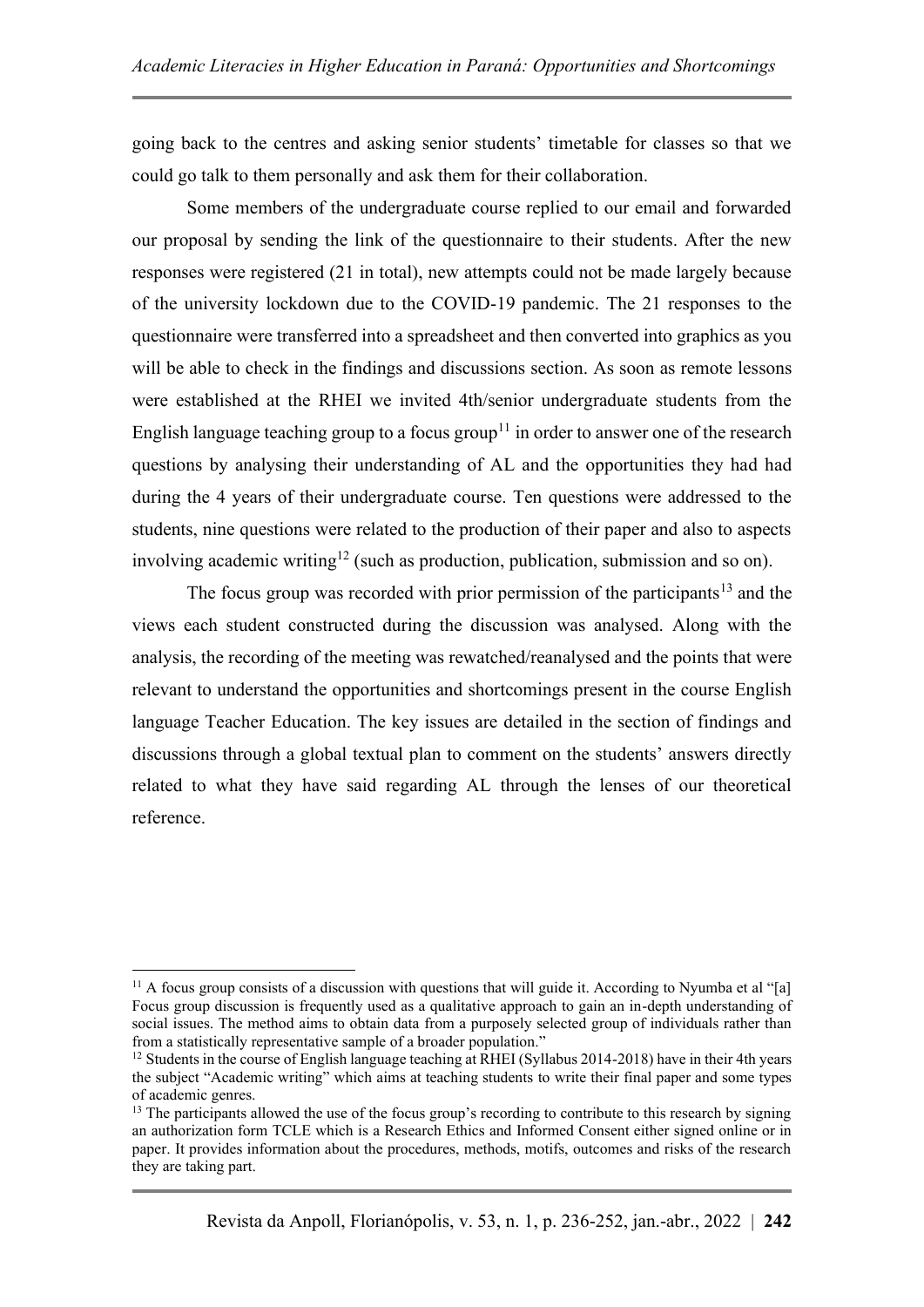## **4 Findings and disscusion**

This section is dedicated to the presentation of the results obtained from this piece of research at UEL. Our first data set comes from the online questionnaire answered by the respondents via Google Forms and the focus group replies/discussion. The overall ratio of responses to this questionnaire was low, especially due to the sudden lockdown given the COVID-19 pandemic worldwide, which did not allow us to reach more students. Using questionnaires to elicit information on informants' (in this case, undergraduate students) views and experiences on writing is a common method for an exploratory study (HYLAND, 2010). As we can see the chart below shows that twenty-one participants returned the questionnaire. The overview of the students' participation is presented in percentages together with the name of the courses they are enrolled in.



**Chart 1 -** Undergraduate students' responses via questionnaire and corresponding courses.

**Source:** the authors

As seen in chart one, undergraduate students from the Psychology course had the highest response rates (total of 8 or 38.1% of the respondents). We believe that the college reinforced the importance of the research and hence the numbers were higher than any other course. On the other hand, the courses from our own centre had few or no response (they account from History, Philosophy, Social Sciences, Portuguese, Spanish and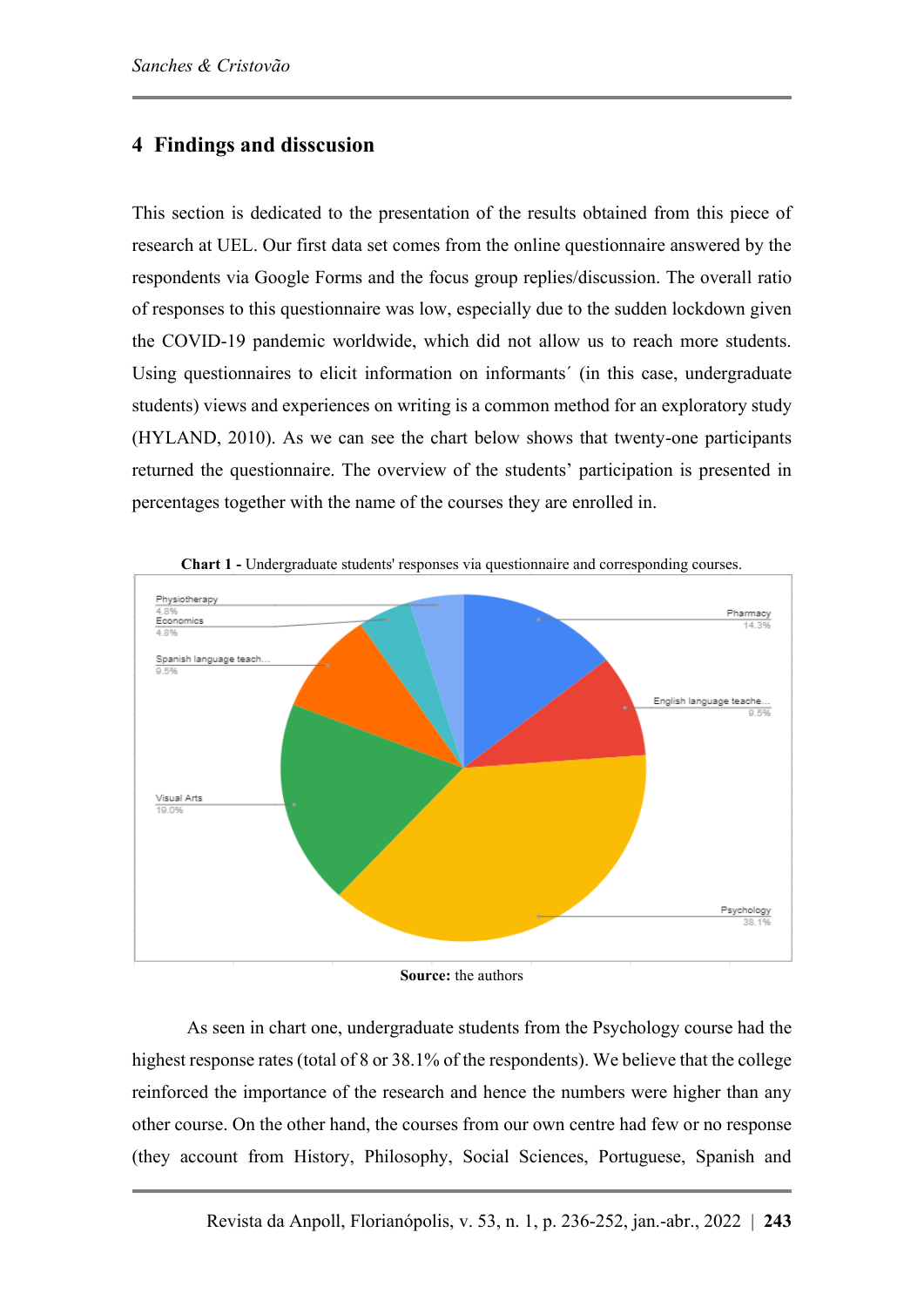English language teacher education and Bachelor of Arts in French). This was one of the main difficulties we found when analysing data from the questionnaire. The low rates may also show a minor attention given by some instances within the campus which do not prioritize human science research (CARRARA, 2020) or research as a whole.

Overall, the participants' responses show a gap concerning at times any awareness of the relevance of genres, let alone opportunities for these students to develop AL during their undergraduate years. The implications as to the lack of opportunities emerge from the supposed ideal plan that the student must know how to write such genres and their social roles from primary and secondary schools. Such view has been known as the "deficit discourse" and denied by authors such as Lea and Street (1998) who defend that practices must be included in the curriculum and in research to provide tools and opportunities for students to learn within their discursive community. Concerning additional languages, the questionnaire also points to a gap in relation to text production and the awareness of their roles in society and in the academy (PRIOR, 1998).

As far as Chart 2 is concerned, it presents a panorama regarding the students' opportunities on their AL in their mother tongue (Brazilian Portuguese) and in additional languages (English, Spanish and French). Opportunities are taken here as spaces for the development of their AL, physical spaces or in form of projects, workshops and so on.



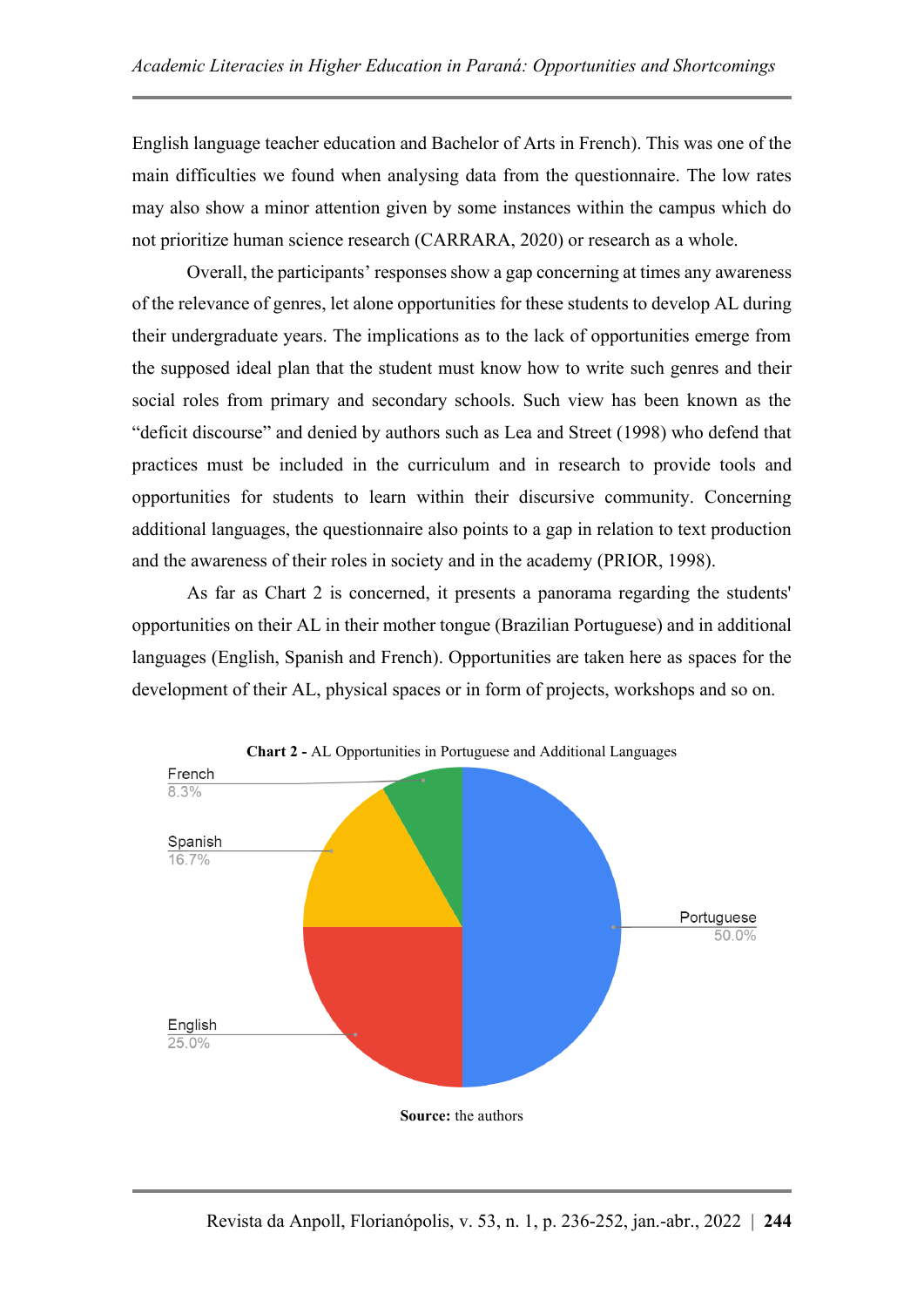From the 21 respondents only some of them had opportunities concerning AL at the RHEI. The percentage shows the number of affirmative answers regarding their development of AL in Portuguese and additional languages. From the affirmative answers 6 of them refer to Portuguese, 3 to English, 2 to Spanish and 1 to French, the remaining participants responded negatively. In relation to Portuguese, one participant from the Psychology course said that he had some input while taking the subject of Methodology but that "it was very brief and quite shallow". Two participants from the Spanish Language Teacher Education course answered that they had a subject in the first year named textual production and they learnt from summaries to essays in Portuguese. The last participant was from Economics and claims to have learnt some academic writing skills in the subject of Research Methodology while other participants also mentioned junior scientific research programmes that enabled them to be in touch with academic Portuguese. The responses were negative in concern to the opportunities for developing academic writing skills in Portuguese.

Concerning additional languages, two of the participants are from the English Language teaching course and hence have most of the four years taught in English or about English. Two participants are from the Spanish Language Teacher Education which also implies some linguistic knowledge regarding text productions in Spanish. The opportunities in French are scarce once one student from Psychology claims to have taken French lessons at the language laboratory at the RHEI. In evidence, AL development in Portuguese has been greater but considering the total number of respondents, most answered negatively opportunities in Portuguese and also in additional languages. Here we highlight the intense shortcomings as to the development of AL in the abovementioned institution, an urgent rate. According to Prior (1998, p. xi),

> "Actually, writing happens in moments that are richly equipped with tools (material and semiotic) and populated with others (past, present, and future). When seen as situated activity, writing does not stand alone as the discrete act of a writer, but emerges as a confluence of many streams of activity: reading, talking, observing, acting, making, thinking, and feeling as well as transcribing words on paper. (PRIOR, 1998, p. xi)

Prior´s concept of writing as a literate activity matches our understanding of academic literacies reinforcing the need for engagement in different contextualized actions.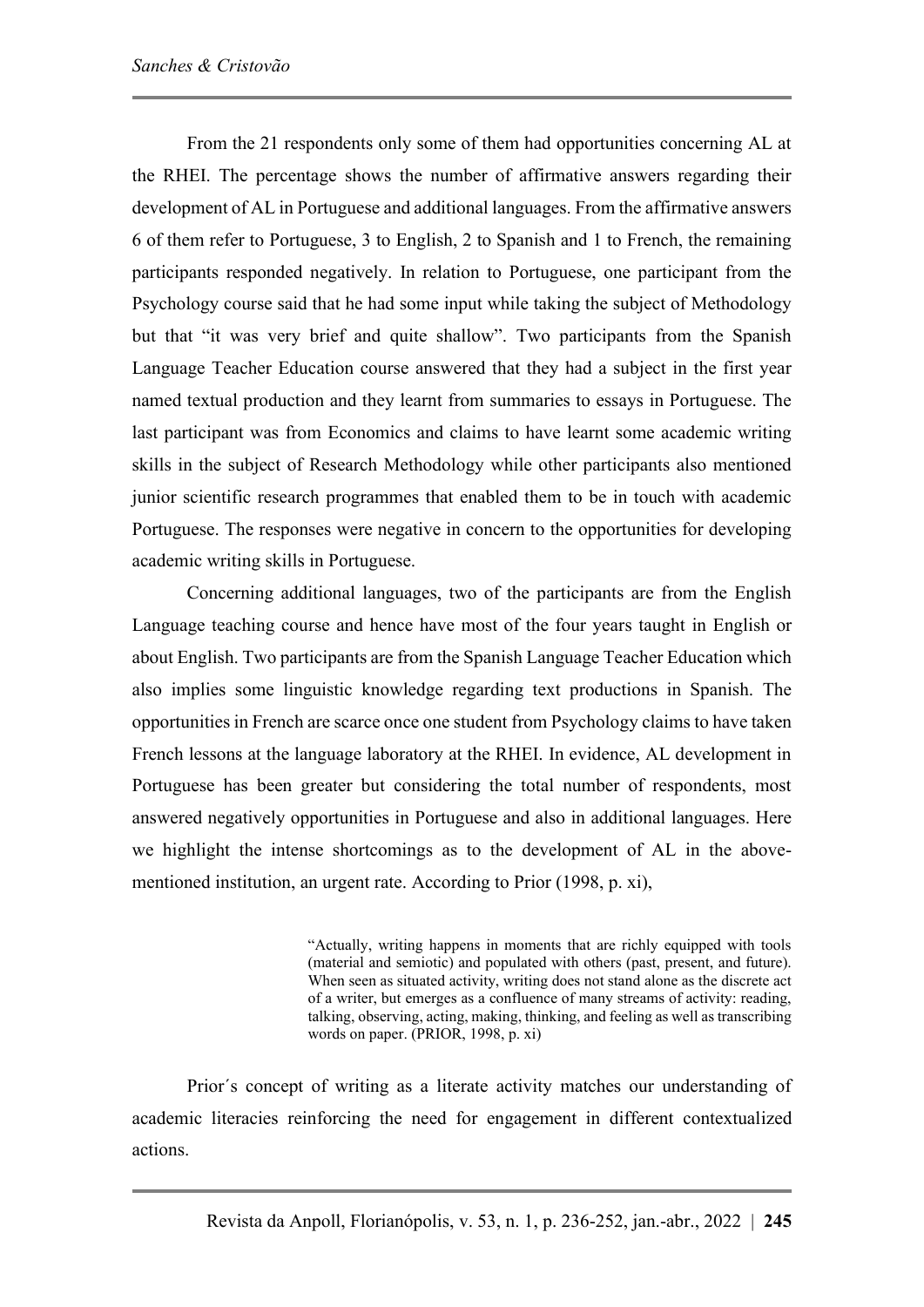To broaden our understanding as to the opportunities and necessities in the English language teaching course, we invited students from the 4th and senior year to a focus group to discuss questions regarding their experiences with academic writing and how they felt about their learning throughout their undergraduate years. The focus group consisted of a 45-minute video conference via Google Meet (due to COVID-19 lockdown it was necessary to be done online). in which nine questions served as a guide for the discussion. It is worth pointing out that the tenth question was a draught for the participants to ask at will and openly.

As a panorama, the discussion with the participants has proven to be crucial to understand students' motifs and general thoughts about the concepts of academia and their personal feelings towards academic genres. The participant John Wazalski <sup>14</sup> answered that since his first year of study, he was an anxious newcomer lost in the academic world, and he would get quite concerned with the matter of the final academic paper. He would always ask his professors about specific doubts on the course's final academic research paper - such as if there was viva voice examinations by the end of the course and proper terms for handing it in. His claims reveal what other researchers and scholars have affirmed before regarding students' AL development. The anxiety and blur surrounding academic genres and the academic sphere due to lack of knowledge and preparation exists as a consequence to this inexistent space to assist students from the first moment they start their undergraduate course as can be observed in a study (ALMEIDA et al., preprint) carried out at a public university in Paraná. The investigation showed a picture of a low number of disciplines dedicated to academic writing, especially within the model of academic literacies. Due to the collaborative characteristic of LILA, Almeida et al believe the network can provide the institutions involved in the project with activities, courses, workshops and other resources to improve and increase the opportunities and spaces for the learning and development of academic literacies.

Another participant named Clara stated that this was her second undergraduate course and that she understands that there is somehow a preparation regarding academic genres in the course but she thinks there must be other improvements in the sense that we get to University quite "blank/raw/fresh" and that she feels that there is an abysm of differences from high school to University. Clara also mentioned that from her

<sup>&</sup>lt;sup>14</sup> Most participants used chosen pseudonims.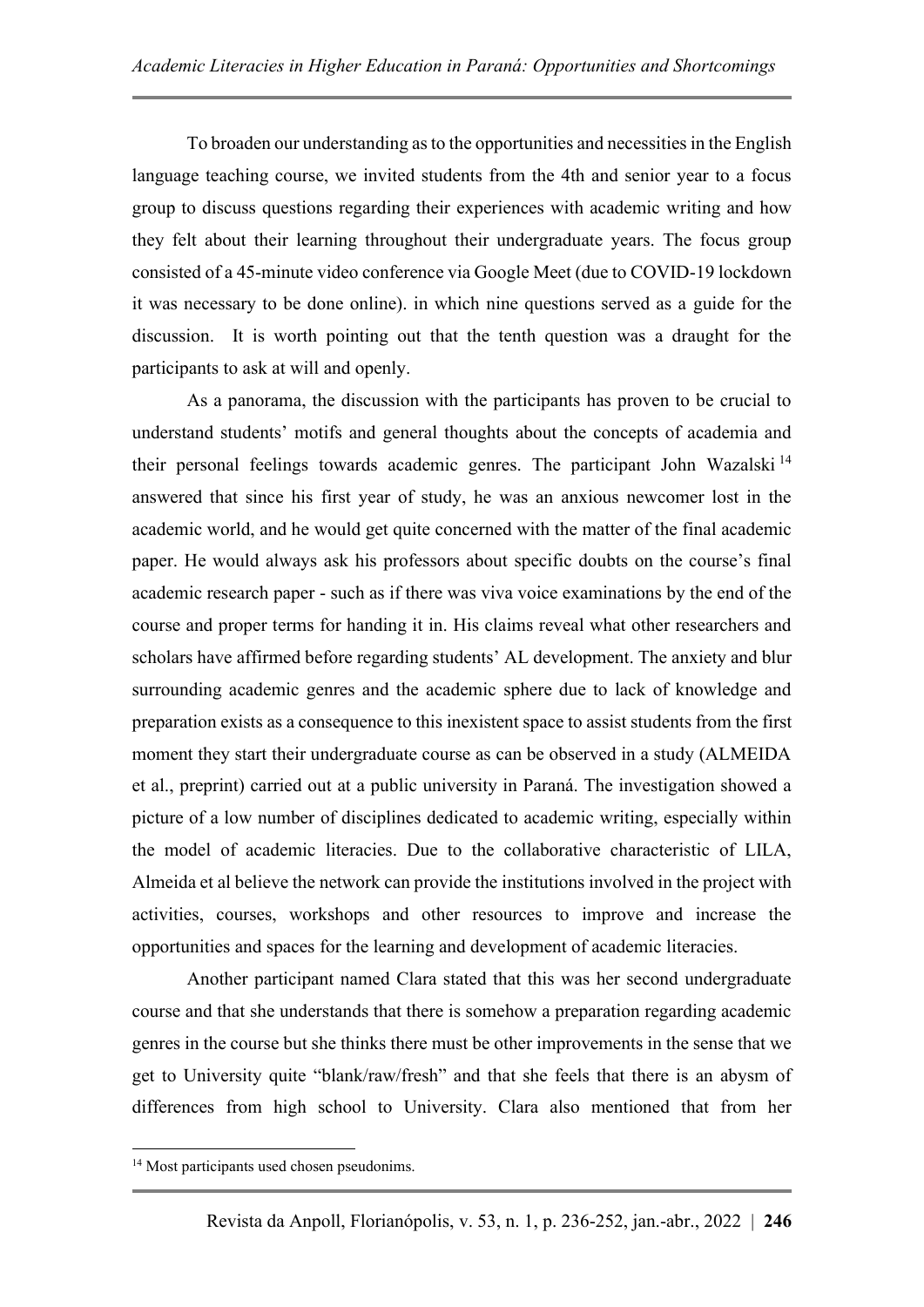perception, her classmates were quite shocked in the subject of "Applied Linguistics" in the first year once more complex texts are compulsory for students to read. To sum up, Clara said that there is an attempt of AL development in the course which must be improved but it is very difficult once people are not academically literate<sup>15</sup> at all.

The issue of being academically literate or not fosters a discussion on what is involved in such a concept. Therefore, together with Komesu and Assis (2019), we advocate that

> Social practices of academic writing should allow the language subjects to have opportunities for critical (responsive) reflection on the very process of written production in relation to the one who writes; the one that demands the accomplishment of the verbal action, in an empirical and immediate way; he who demands the accomplishment of the verbal activity, from the point of view of an institutional curricular and disciplinary formulation, of a historical order; the one who reads/will read the written production in another context, when the university student is projected as a (future) professional; but also in the relationship with the discursive objects of which these individuals are constituted, (and) made. It is the possibility of distancing these objects – without being a distancing with separation, since the conception of language taken here is radically dialogic – that allows, to the subjects, a possibility of return (to) the other with displacements, transformations and resignifications of meanings in/of language. (KOMESU; ASSIS, 2019, p.7)<sup>16</sup>

Grounded on the aforementioned premise, we could raise some interrogations: i) the central relation with critical thinking/reflection/reflexivity that certainly is not restricted to curricular subjects of reading and writing; ii) the resolution of enunciative projects implied in every and any activity of text production not only for academic genres; and iii) the possible (re/de/con)construction of meanings on language use. Thus, undergraduates may not recognize many activities as part of their academic literacy development process. These views may also meet the final considerations of Stephany and Alves´ study (2017), concluding undergraduates may not have clearly understood the

<sup>&</sup>lt;sup>15</sup> The participant is aware of the term once she is part of the group "Language and Education".

<sup>&</sup>lt;sup>16</sup> From the original in Portuguese: "Práticas sociais de escrita acadêmica devem (deveriam) permitir aos sujeitos da linguagem oportunidades de uma reflexão crítica (responsiva) sobre o próprio processo da produção escrita na relação com aquele que escreve; aquele que demanda a realização da atividade verbal, de maneira empírica e imediata; aquele que demanda a realização da atividade verbal, do ponto de vista de uma formulação curricular e disciplinar institucional, de ordem histórica; aquele que lê/lerá a produção escrita em contexto outro, quando da projeção do universitário como (futuro) profissional; mas também na relação com os objetos discursivos de que esses sujeitos são constituídos, (e)feitos. É a possibilidade de distanciamento desses objetos – sem se tratar de um afastamento com separação, visto que a concepção de linguagem aqui assumida é radicalmente dialógica – que permite, aos sujeitos, uma possibilidade de retorno (ao) outro com deslocamentos, transformações e ressignificações de sentidos na/da linguagem. (KOMESU; ASSIS, 2019, p.7)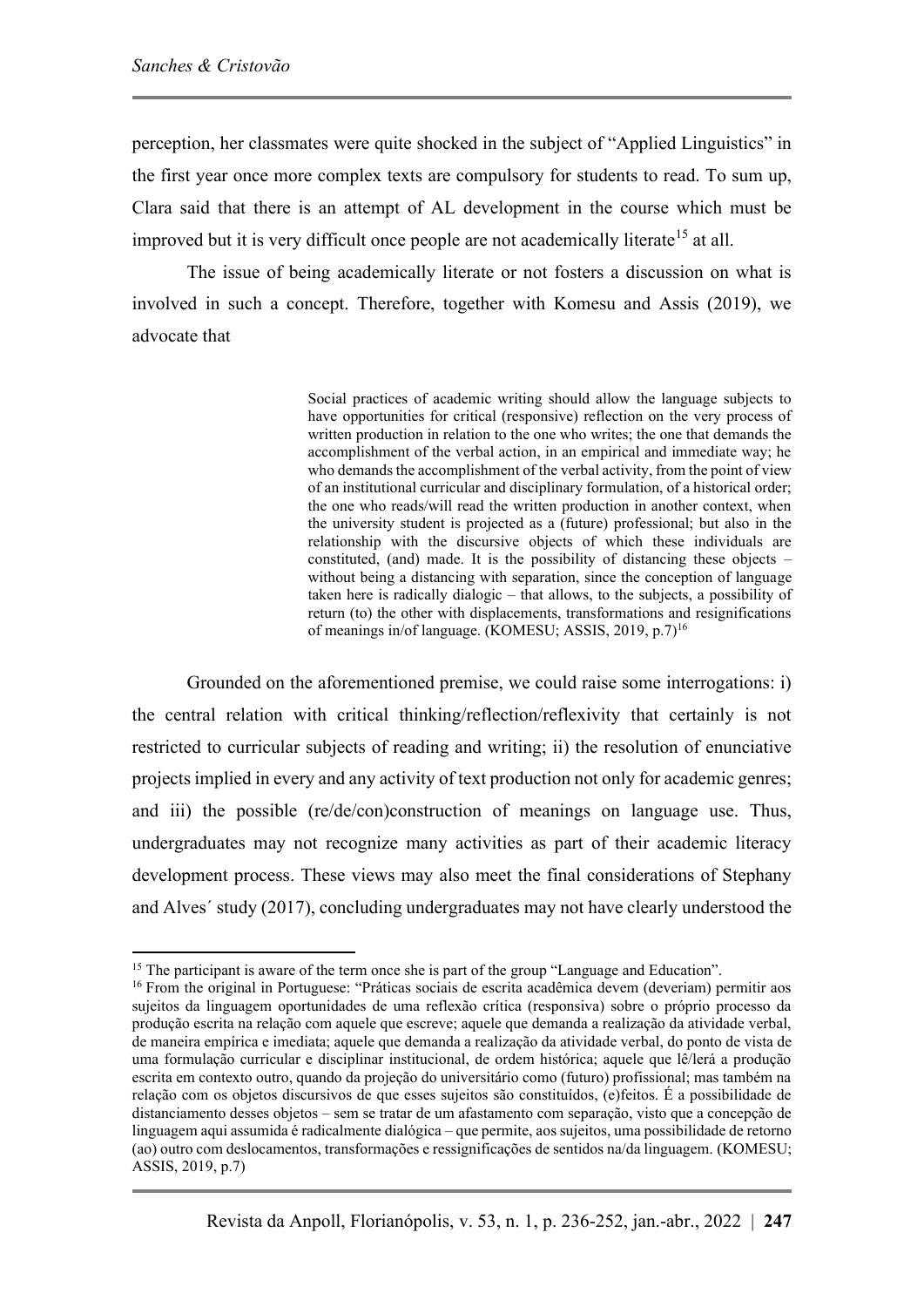concept of academic literacy, besides not feeling able to produce specific texts belonging to academic genres. Besides this, the authors (2017) draw attention to the need to evaluate to what extent the university and their professors have really been able to introduce students in their discourse community.

A third respondent called Maria Eduarda said that she agreed with what the others had said and that even though she had some preparation on writing academic genres, she still felt insecure to produce a research paper. Another participant called Ilda stated that even though there was some room for learning there was still a lack of extracurricular activities to help students in their academic development. Such a view endorses the same findings indicated by Stephani and Alves (2017) about not enough work and understanding on reading and writing academic genres at this level of education.

During the focus group one of the issues the participants mentioned was the lack of data or context to analyse or create research questions. Due to the final research paper being linked to the compulsory teaching practicum this becomes another hindrance for many of them. In terms of submission, the participants claimed not to have enough knowledge nor have they seen a submission process. Some of the participants have had other undergraduate experiences and their perspectives diverge since they declare not to be prepared about the proximity in terms of structure and social function. Maria Eduarda told us that she was afraid of not achieving the necessary requirements to the task of producing academic genres (here the research paper). Approaching the students' needs, Clara hopes the subject in the senior year would return to the basics and clarify some concepts which are still confused such as paraphrasing, quoting and so on - at this final stage the basics is not clear yet. In regard to publishing or submitting their paperwork, participant Liz does not see undergraduate paperwork as relevant for publication as she alleges that they are mostly a big reproduction and not as important as a doctoral dissertation. She also postulates not to be entirely comfortable when writing academic genres in English. John Wazalski claims to be only interested in publishing his research if he is to follow an academic career in the future. Most of them joked about the Lattes platform by saying "Lattes"<sup>17</sup> - as a way to say that the undergraduate research would

 $17$  The Lattes Platform is an information centre administered by the Brazilian government as a scientific, researcher, technology and innovation profile for individuals who pursue an academic career in Brazil. See more at<http://lattes.cnpq.br/> - Access on November, 29th 2020.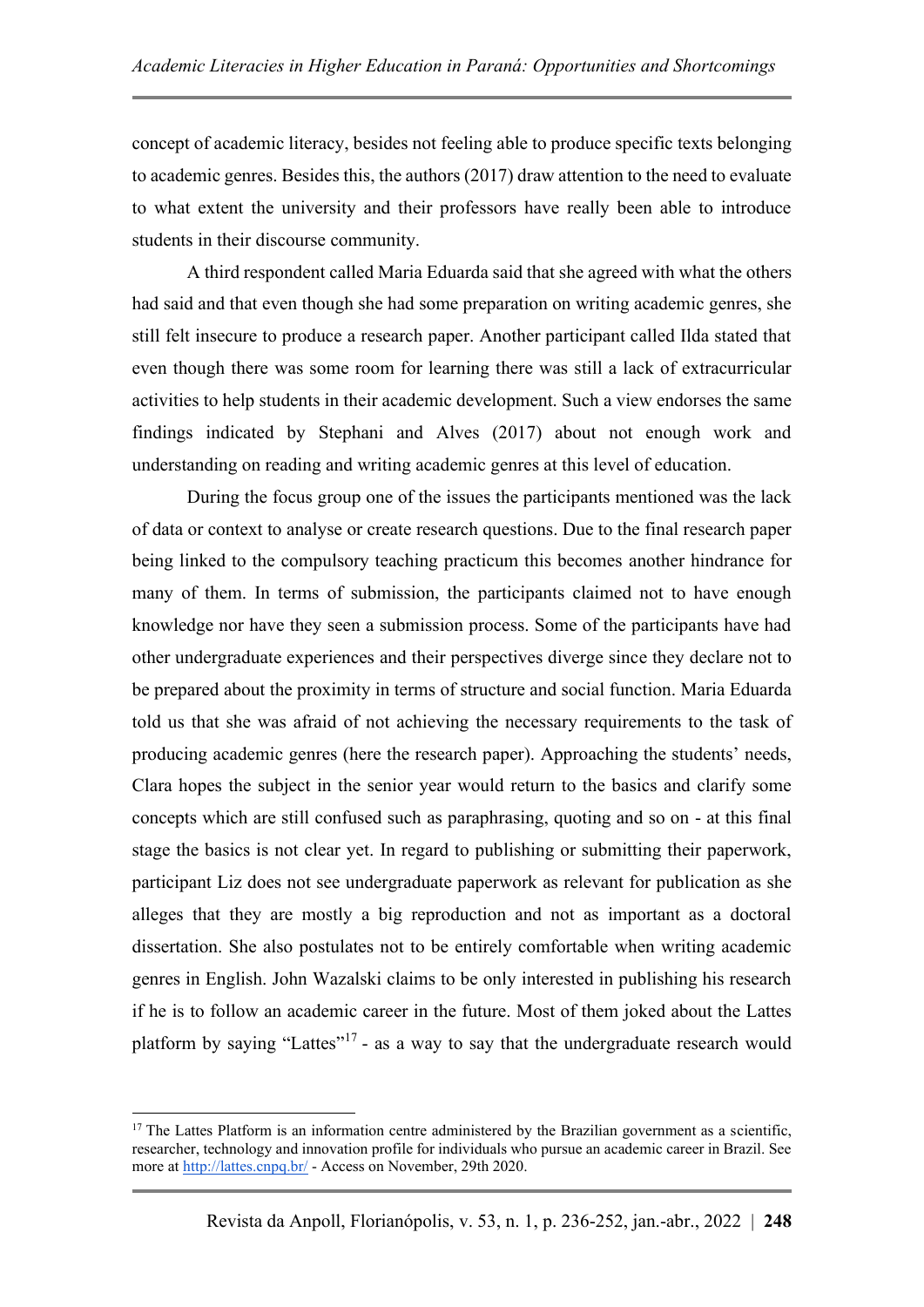only be a way of stuffing the academic curriculum as a matter of "status". Lastly, some of the participants do not know if they want to pursue an academic career.

Accordingly, knowledge production by undergraduate students within their own discourse community does not seem to be recognized by these undergraduates themselves as suitable. This may be tangled with the roles they play and the actual arenas they take part in as active agents and authors.

With the questionnaire and the focus group we can see that the student needs to go through academic life with little instructions; as if the students must be admitted into university knowing all these complex systems without greater assistance from the beginning. We can also perceive by what the participants said that there is a lack of understanding and awareness regarding the social role of academia and how the scientific knowledge produced in such institutions has value beyond status but needs engagement, agency and circulation (within a discourse community and, hopefully, beyond). The issue gains even more scope when this student - who is unable to produce and understand the social role of these genres, in other words, develop their AL - does not have much room at the RHEI to develop these literacies. From this perspective, some members of the research group Language and Education through the project "Pedagogical approach actions towards academic literacies", at the RHEI, proposed the creation of a laboratory to contribute to fulfill this purpose (as seen in CRISTOVÃO; VIGNOLI, 2020) in order to provide space for the students from any undergraduate and graduate courses on Campus to develop their AL through workshops, activities, engagement with scholars and so forth. This laboratory was entitled "Laboratório Integrado de Letramentos Acadêmicocientíficos" or LILA for short (in English: Integrated Laboratory for Scientific-Academic Literacies) which has been accepted and it is ongoing at ten public (state and federal) universities in Paraná.

#### **5 Conclusions**

This study aimed to investigate the opportunities and shortcomings regarding AL at the RHEI by means of an online questionnaire and a focus group. The data analysed show a gap in the students' AL in Portuguese and additional languages which may imply serious consequences to these future professionals once we question to what extent AL may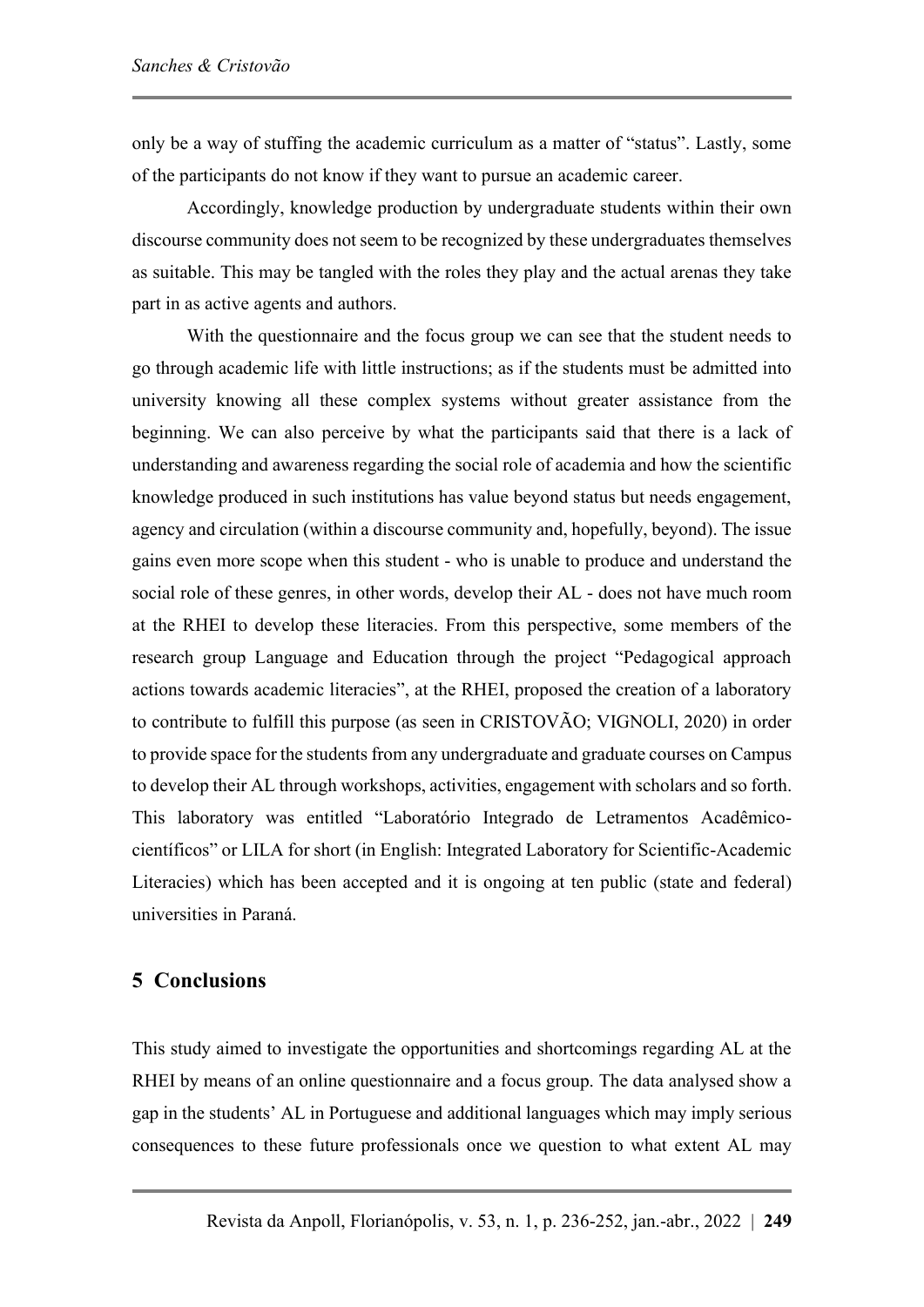contribute to the scientific, humane and empowering role in our society. The participants do not see clearly the roles of academic genres and most do not know how to produce them, to express their scientific ideas in an additional language; the shortcomings can also be seen as the inadequacy of subjects in the curriculum and lack of resources offered by the University. In order to assist the members of academia a network of researchers from Paraná implemented a laboratory for the development of AL at public universities in Paraná, regarding not only Portuguese but also additional languages called LILA. The insights gained from this study may contribute to forge the planning and offer of activities regarding AL at this network of public univeristies. It was not possible to assess a great number of students on campus; therefore, it is unknown how impactful this lack may be of reach. A natural progression of this work would be to analyse a broader set of data after the COVID-19 lockdown and/or the advances of LILA in a couple of years ahead.

## **Acknowledgements**

The aforementioned research is related to the project *Ações de didatização de gêneros em prol de letramentos acadêmicos*, funded by CNPq grant number 09/2018, under the process: 310413/2018-4, with a research productivity grant for its coordinator, VLLC.

## **Contribution**

**Bruno Silva Sanches**: Data curation, Formal Analysis, Methodology, Writing – original draft, Writing – review & editing; **Vera Lúcia Lopes Cristovão**: Formal Analysis, Methodology, Writing – original draft, Writing – review  $\&$  editing.

#### **References**

ALMEIDA F. S; FIGUEIREDO, G. J. S. Letramento no ensino superior: uma reflexão acerca do letramento na formação docente. **Anais do SILEL**, v. 3, n. 1. Uberlândia: EDUFU, 2013.

ALMEIA, F. V. A. et al. Letramentos Acadêmico-Científicos: o ensino da escrita na Universidade Tecnológica Federal do Paraná. **Preprint**.

BELOTI, A; Menegassi, R. J. Understanding Writing as a process in PIBID's teacher training. **Raído**, v. 12, n. 27, 2017.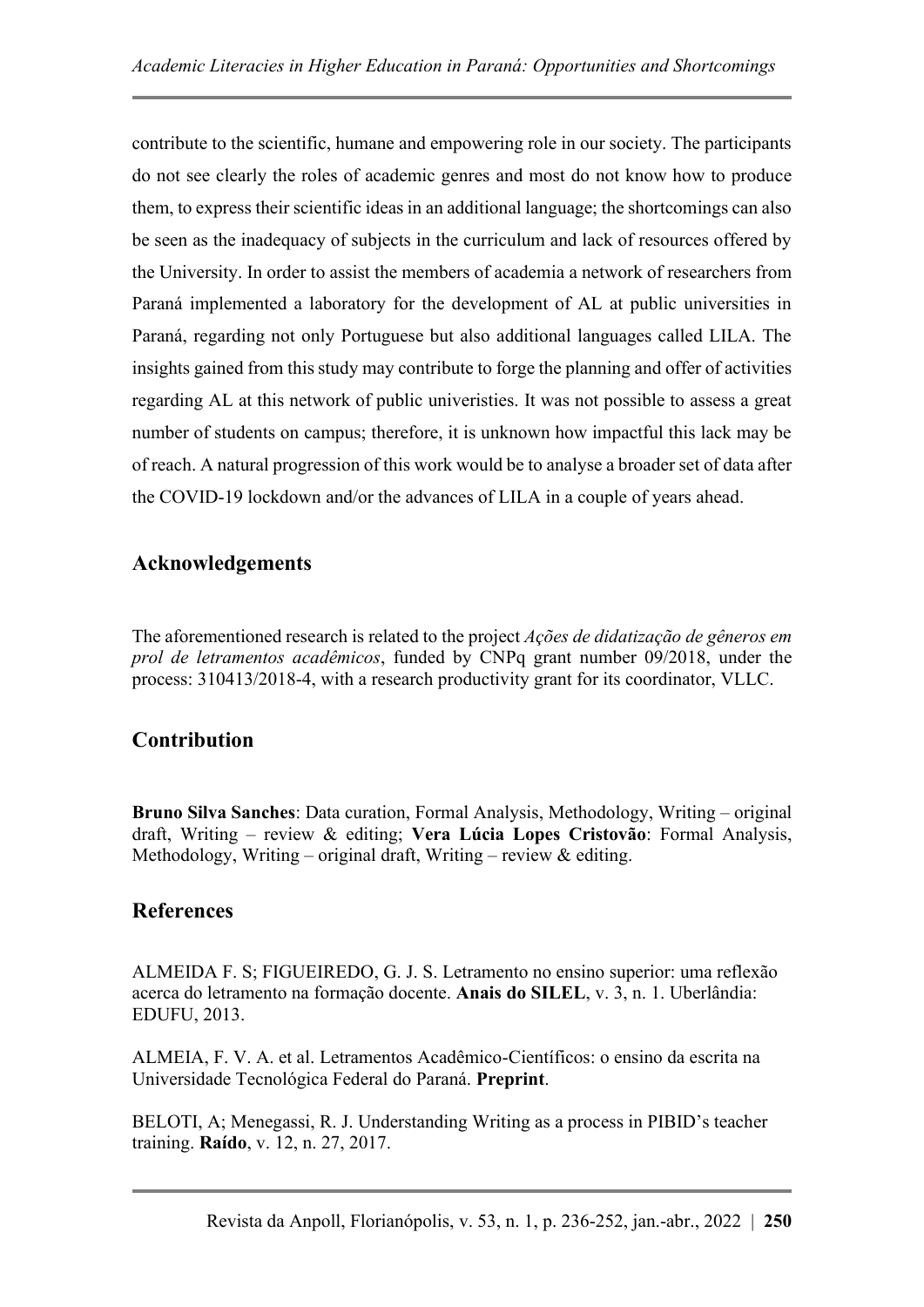BESSA, J. C. R. Sobre condições de autoria e de produção científica do jovem pesquisador. **Raído**, v. 12, n. 27, 2017.

CARRARA, S. As ciências humanas e sociais entre múltiplas epidemias. **Physis: Revista de Saúde Coletiva**, v. 30, n. 02, e300201, 2020. DOI: [https://doi.org/10.1590/S0103-73312020300201.](https://doi.org/10.1590/S0103-73312020300201)

CRISTOVÃO, V. L. L.; VIGNOLI, J. S. Ações de Didatização de Gêneros em prol de Letramentos Acadêmicos: práticas e demandas*.* **Horizontes**, v. 38, n. 1, e020012, 2020. DOI:<https://doi.org/10.24933/horizontes.v38i1.869>

CRYSTAL, D. **English as a global language**. 2. ed. Cambridge: Cambridge University Press, 2003.

EF EPI. English Proficiency Index, 2020. Available at [https://www.ef.com/\\_\\_/~/media/centralefcom/epi/downloads/full-reports/v10/ef-epi-](https://www.ef.com/__/~/media/centralefcom/epi/downloads/full-reports/v10/ef-epi-2020-english.pdf)[2020-english.pdf.](https://www.ef.com/__/~/media/centralefcom/epi/downloads/full-reports/v10/ef-epi-2020-english.pdf) Access on 29 nov. 2020.

FARAH, B. F; SILVA, W. R. Teachers from Basic schools represented in the students writing of language training teachers. **Raído**, v. 12, n. 27, 2017.

FERREIRA, M. M; LOUSADA, E. G. Ações do Laboratório de Letramentos Acadêmicos da Universidade de São Paulo: Promovendo a Escrita acadêmica na graduação e pós-graduação. **Ilha do Desterro**, v. 69, n. 3, p. 125-140, 2016.

FERREIRA, E. C. A; ARAÚJO, D. L.; The development of writing skills in higher education: A glance at graduating students in Linguistics. **Raído**, v. 12, n. 27, 2017

FIAD, R. S. **A escrita na universiade**. UNICAMP; Abralin. 2011.

FIRPO, P. F; DORNELLES, C. Student's Protagonism in processes of Constructing Academic Literacies. **Revista da Anpoll**, v. 1, n. 49, p. 67-79, 2019.

HYLAND, K. Researching Writing. In: PALTRIDGE, B.; PHAKITI, A. (Orgs.) **Continuum Companion to Research Methods in Applied Linguistics**. London: Continuum International Publishing Group, 2010. p. 191-204.

KOMESU, F.; ASSIS, J. A. (Orgs.) Ensaios sobre a escrita acadêmica. Belo Horizonte: *Editora PUC Minas*, 2019. 139 p.

LEA, M. R.; STREET, B. Student writing in higher education: an academic literacies approach. **Studies in Higher Education**, v. 23, n. 2, 157-172, 1998.

LEA, M. R.; STREET, B. The Academic literacies model: Theory and Applications. **Theory into Practice**, v. 45, 2006.